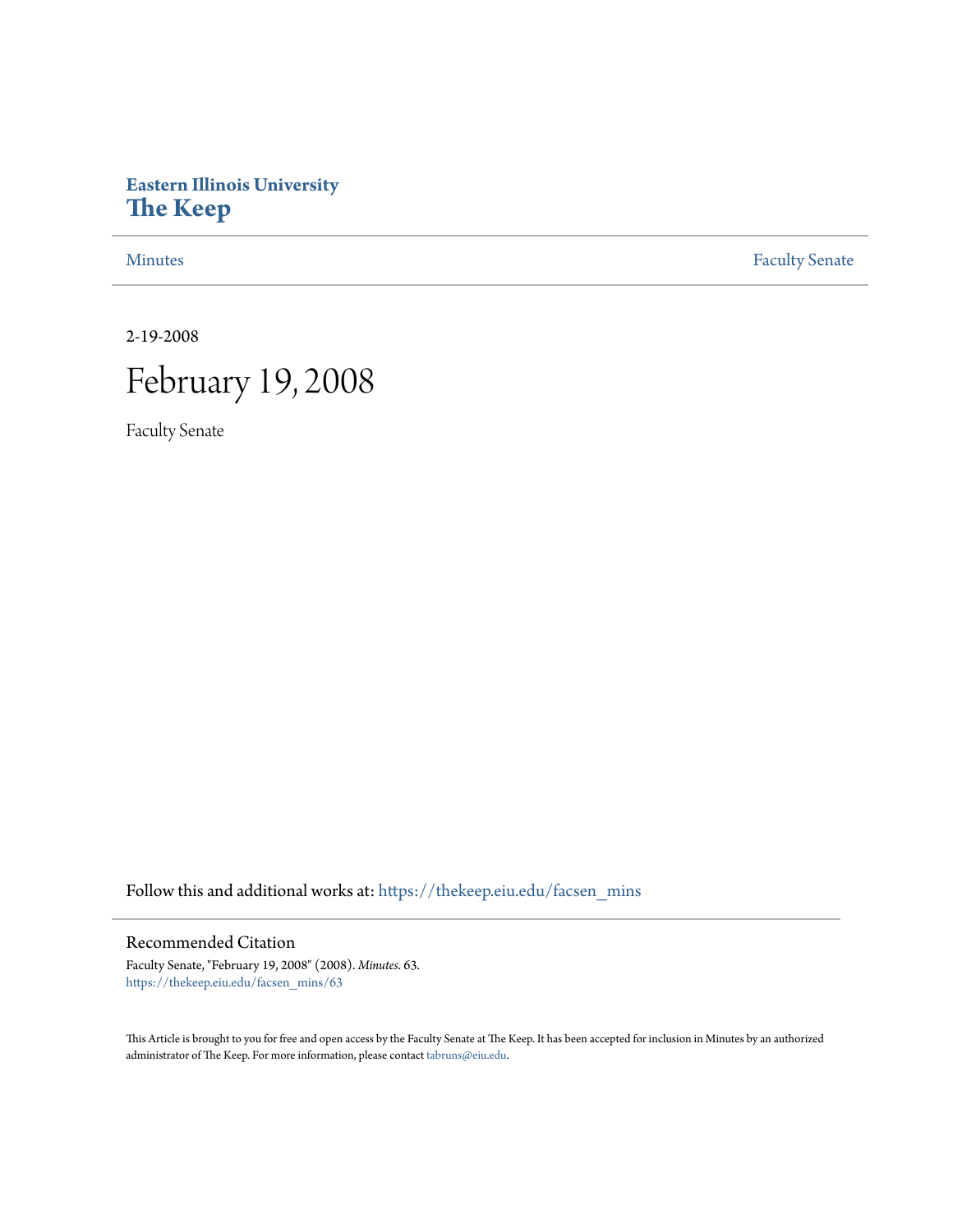### FACULTY SENATE MINUTES FOR February 19, 2008 (Vol. XXXV, No. 36)

The 2007-2008 Faculty Senate minutes and other information are available on the Web at [http://www.eiu.edu/~FacSen](http://www.eiu.edu/%7EFacSen) The Faculty Senate agenda is posted weekly on the Web, at Coleman Hall 2532, and on the third-level bulletin board in Booth Library. Note: These minutes are not a complete verbatim transcript of the Senate meeting.

**I. Call to order by Lynne Curry at 2:30 p.m.** (Booth Library Conference Room, Room 4440) Present: A. Brownson, J. Coit, L. Curry, M. Dao, R. Fischer, A. Haile Mariam, B. Joyce, A. Kostelich, R. Marshall, J. Pommier, J. Russell, J. Snyder, J. Stimac, D. VanGunten and E. Volk. Excused: T. Sinclair. Guests: B. Garcia (Reporter, *Daily Eastern News*), D. Jackman (Dean, CEPS) and B. Lord (Provost/VPAA).

#### **II. Approval of Minutes of 5 February.**

Approval of the Minutes of 5 February with no corrections – Yes: Brownson, Coit, Curry, Dao, Fischer, Haile Mariam, Joyce, Marshall, Pommier, Russell, Snyder, Stimac and VanGunten. Excused: Sinclair.

#### **III. Announcements**

A. None.

#### **IV. Communications**

A. None.

#### **V. Old Business**

A. Committee Reports

1. Executive Committee: Curry introduced a draft condolence letter to NIU from the Senate. The Senators approved sending the letter.

2. Nominations Committee: Senator Pommier said a position is still available for Apportionment Board.

3. Elections Committee: Senator Brownson announced that attached to the minutes from Feb. 5th were call for elections. After some discussion it was determined that, according to Article I of the Senate's Constitution, only Unit A faculty are able to run for elections. Senator Haile Mariam noted that this is because Unit A faculty are evaluated on service and Unit B faculty are not. Brownson said Banner does not have the capability to conduct elections at this point, and EIU no longer has the licensed software used in previous elections. Therefore possibility of outsourcing the election, paid for by ITS, is being explored. Elections will be the  $26<sup>th</sup>$  and  $27<sup>th</sup>$  of March. Haile Mariam asked if security is an issue when outsourcing. Brownson indicated that it would be password protected. Senator Fischer noted that the election issue is a critical issue and it would be unfortunate if we had to go back to paper/pencil ballot. Curry charged the election committee to pursue this issue further and asked if another senator could temporarily lend his or her technical expertise to the elections committee as they work on this. Senator Pommier then asked if we could examine the cost of outsourcing. Brownson indicated that it was around \$500. Haile Mariam commented that the committee should prepare the voting lists so that they are ready whether the election is conducted electronically or not. Curry called for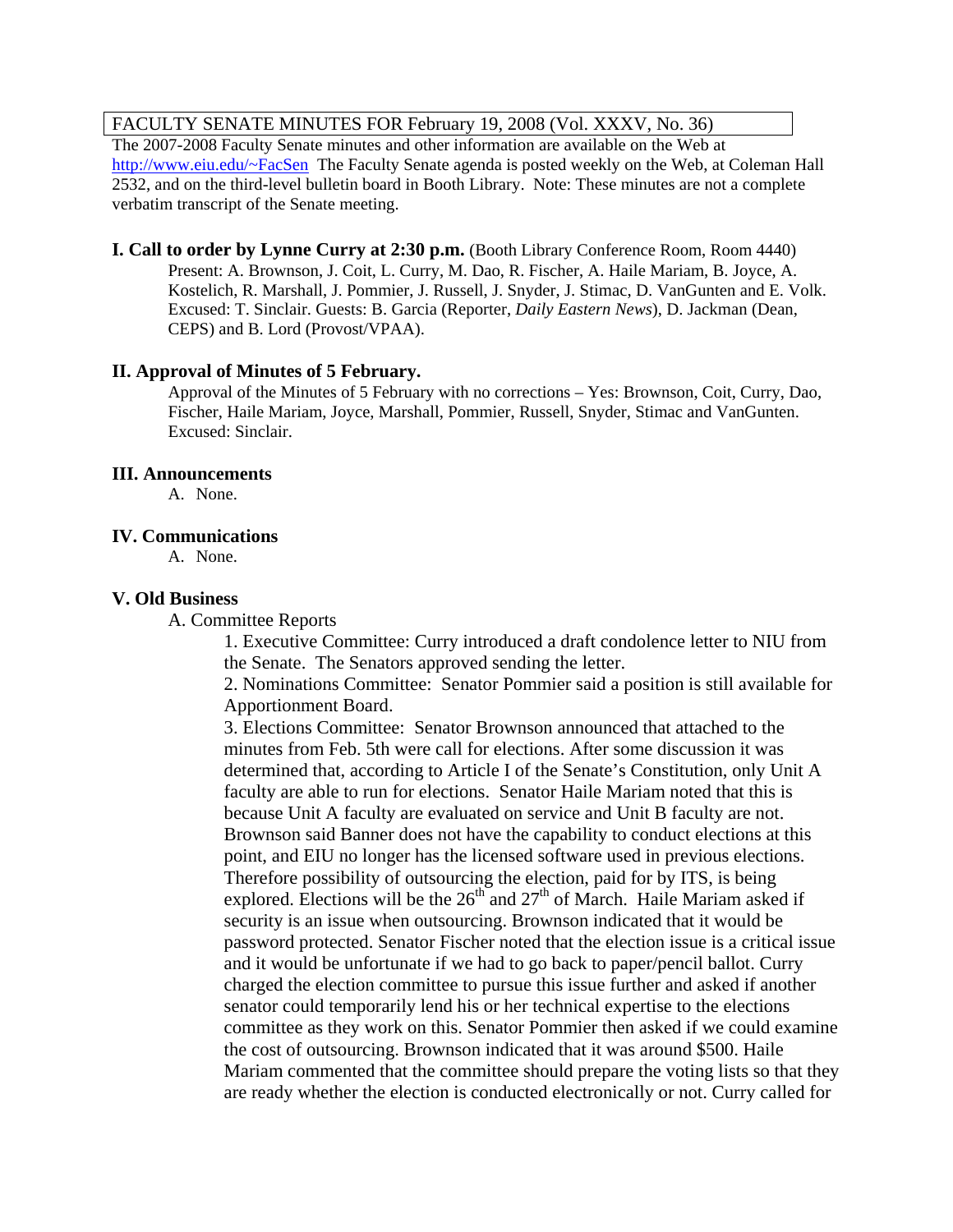the Senate to meet again on 26 February to work on the elections and thanked Ann Brownson for her work on this project. Curry then noted that she had asked VP Cooley for an update regarding VPAA bringing in outside consultants to evaluate ITS. VP Cooley said that his office is still looking for possible consultants.

4. Faculty – Student Relations Committee: Senator Fischer reported that the Cultural Diversity Requirement proposal had been discussed and voted down by both RHA and Student Senate. He also announced that more students are using the shuttle service due to increased awareness of the service.

5. Faculty – Staff Relations Committee: No report.

6. Budget Transparency Committee: No report.

7. Faculty Forum Committee: The forum will be held 2 p.m. Tuesday March  $4<sup>th</sup>$ in the University Union's Grand Ballroom. Senator Stimac provided the senators with a draft announcement of the forum and the senators offered their feedback. Stimac also announced that Judicial Affairs, the Counseling Center, Student Government, James Tidwell, and Rob Miller have been or will be approached about participating. Senator Coit then asked if there was someone in Communications Studies who might be invited to attend. Curry then thanked Senator Stimac for his work on Faculty Forum and requested an update at next week's meeting.

8. Awards Committee: No report.

9. Other Reports

a) Provost's Report: Provost Lord commented that he looks forward to the Forum in March. The BOT meeting will be held on March  $7<sup>th</sup>$ . b) Other: Senator Fischer said five people have been invited to campus for interviews for the Athletic Director Search. Interview schedules are listed on the Athletic Department's website. He encouraged people to attend the open sessions and provide input. It was also said that the External Relations Committee had met and discussed the ongoing issue of student drinking as well as the new Illinois law that requires police to report all violations. City zoning and historic districts were also discussed, as was the issue of students and community service.

#### **V. New Business**

A. No New Business.

#### **VII. Adjournment at 3:35 p.m.**

Future Agenda Items: campus climate survey; construction updates; long-range planning; faculty handbook

Respectfully submitted, Jeanne Snyder, Recorder